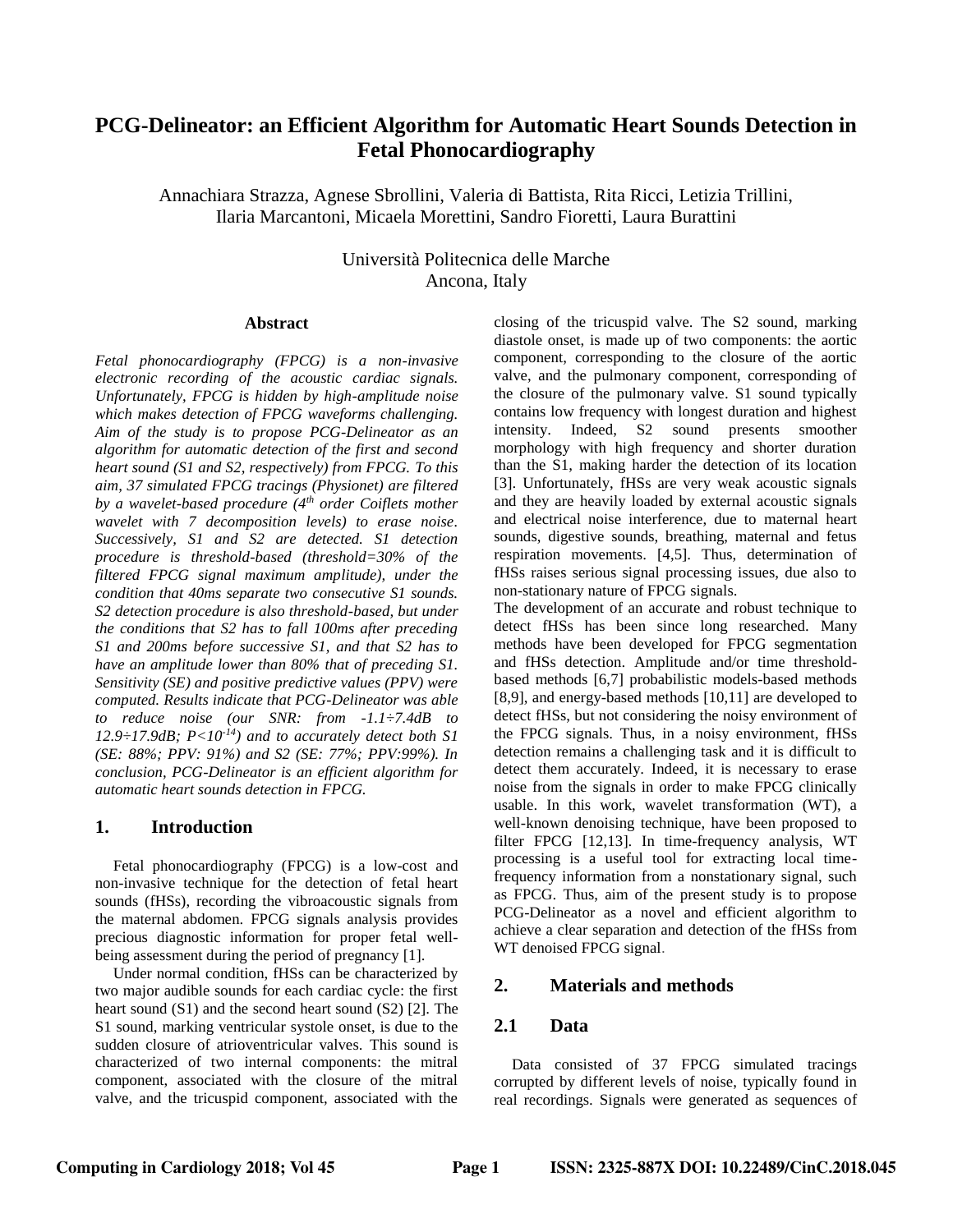simulated heart sounds, corrupted by additive white Gaussian noise. All recordings belong to the "Simulated Fetal PCGs database" [14] of PhysioNet [15] freely accessible on the web under the ODC Public Domain Dedication and License v1.0. The database may be used without further ethical committee approval. Simulated PCGs are 8 min long (sampling frequency: 1kHz), characterized by mean fHR of 140 bpm and SNR included between -26.7 dB and -4.4 dB.

## **2.2 PCG-Delineator**

PCG-Delineator is an efficient algorithm for automatic HSs detection in FPCG. PCG-Delineator was implemented in Matlab; its block diagram is depicted in Figure 1. It operates in two consecutive steps, noise removal by WT filtering, and fHSs iterative detection. A detailed description of each step is reported below.

**Wavelet Transformation Filtering.** Typically, FPCG signals are heavily contaminated by noise from various sources, due to fetus movement and mother heart sound, breathing, and muscular movements. In order to make FPCG clinically suitable to detect cardiac sounds, it is necessary to remove noise from the signals. Thus, PCG-Delineator performed a FPCG filtering by means of a WT-based procedure, a flexible approach to signal decomposition (WT denoising, Figure 1). WT is a timefrequency processing method that quantifies temporal changes of the frequency content of non-stationary signals  $[16]$ . WT of the input signal  $x(t)$  is defined as (Eq.1):

$$
CWT_{x(a, b)} = \int x(t) \Psi_{a, b}^*(t) dt \quad a \neq 0 \tag{1}
$$

where the basis function  $\Psi_{a,b}(t)$  is the mother wavelet, featured by scale and time-shift parameters, *a* and *b*, respectively (Eq.2):

$$
\psi_{a,b}(t) = \frac{1}{\sqrt{a}} \psi\left(\frac{t-b}{a}\right). \tag{2}
$$

 $\Psi_{a,b}(t)$  is the transforming function (mother wavelet) that can be used for signal decomposition. WT approach offers better temporal resolution and scale (frequency) resolution when analyzing high frequency component and low frequency components respectively. WT decomposes a signal into several multiresolution coefficients and performs a series of high- and low-pass filter operations followed by down-sampling. WT preserves signal by operating only on those selected regions of the bandwidth that need filtering. Denoising algorithm uses statistical regression of noisy coefficients over time to obtain a nonparametric estimation of the reconstructed signal without noise. Thus, PCG-Delineator for denoising decomposed the corrupted signal into several levels. The decomposition processing allows to remove the level

which seriously corrupted by noise. In level decomposition, wavelet coefficients tend to be much larger than those due to noise. Thus, coefficients below a certain level are regarded as noise and they are thresholded out. Then, the signal can be reconstructed without significant loss of information in the signal content. As WT is sensitive to noise level, WT-procedure requires appropriate selection of wavelet family, level of decomposition, and threshold for having better accuracy. In this work, decomposition, denoising and reconstruction were performed by mother wavelet Coiflets of 4<sup>th</sup> order with 7 levels of decomposition and soft threshold, providing the higher result for signal to noise ratio for all types of FPCG signal. Details of wavelet denoising algorithm are reported in [13].

**fHSs Iterative Detection.** According to PCG-Delineator, S1 and S2 sounds are detected from WTdenoised FPCG. PCG-Delineator allowed to recognize all heart spikes and to identify which of them are S1 and which are S2. The PCG-Delineator algorithm to detect S1 and S2 sounds is a threshold-based. Initially, S1 detection procedure set an amplitude threshold as 30% of the filtered FPCG signal maximum amplitude, under the condition that at least 40ms separate two consecutive S1 sounds. This time condition allows to remove possible S1 detections with no physiological meaning. In literature, it has been reported that, in non-pathological cases, S2 follow S1 in a heart cycle [4]. Consequently, S2 identification procedure, which is also based on a timethreshold, is performed after S1 detection (Figure 1). Specifically, S2 identification is based on the consideration that diastolic duration (i.e. time distance between S2 and S1 sounds) is longer than systolic duration (i.e. time distance between S1 and S2 sounds) [17]. Thus, S2 detection procedure is threshold-based in both time and amplitude, under the conditions that S2 has to fall at least 100ms after preceding S1 and at most 200ms before successive S1, and that S2 has to have an amplitude lower than 80% that of preceding S1 (S2 detection, Figure 1).

PCG-Delineator works iteratively: first, all potential S1 peaks are identified; then, distances between S1 peaks are computed to make a further control in time, in order to find all the S1 peaks that were not included in the first evaluation; once all S1 peaks have been localized and confirmed, S2 peaks are identified; eventually, S2 are confirmed by verifying their amplitude.

# **2.3 Statistics**

Since original simulated signals and noise amplitudes were not available to reproduce the signal-to-noise ratio (SNR) values reported in the database, they were recomputed according to the definition reported in [13]. In order to evaluate their correctness, the Pearson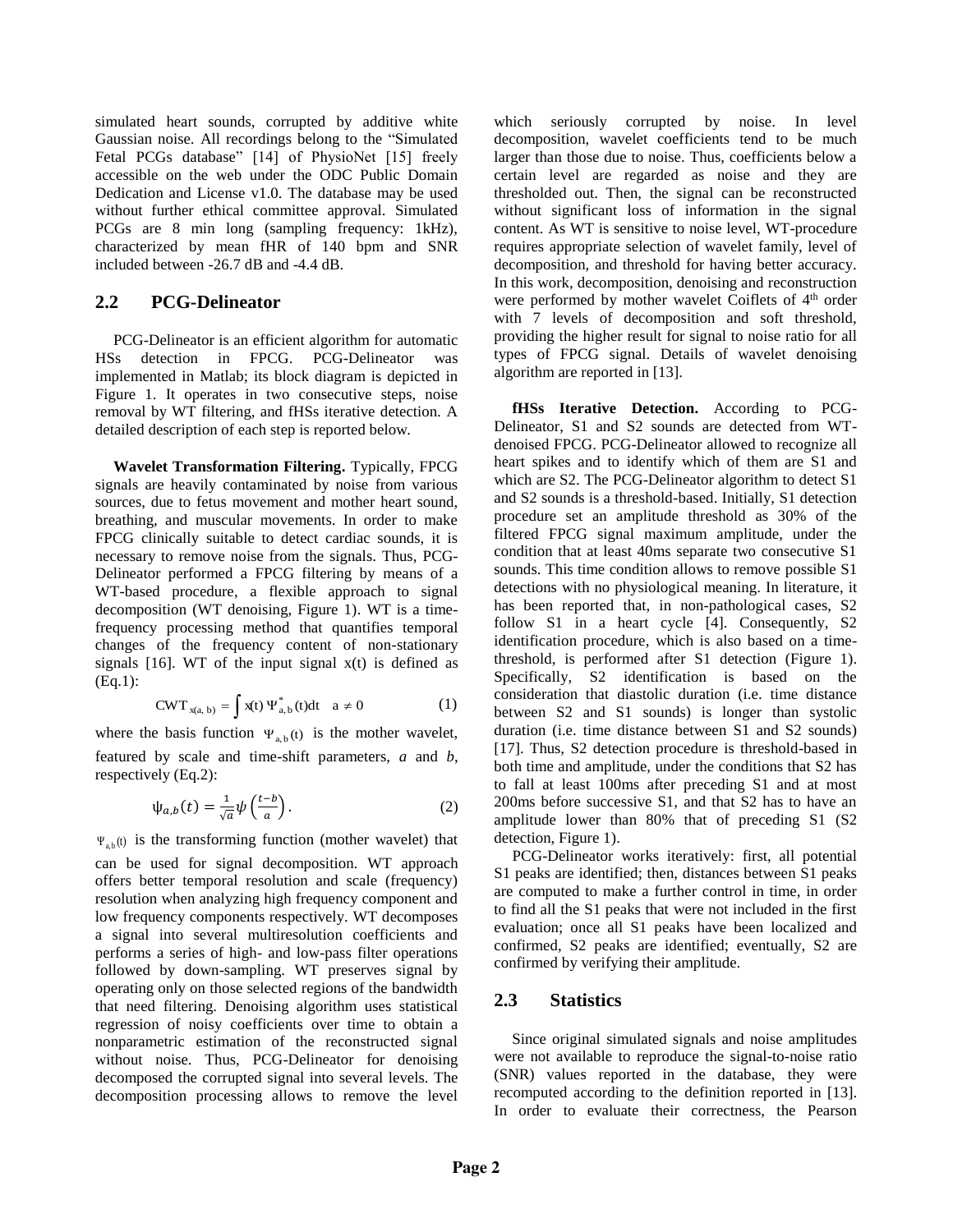correlation coefficient (ρ) was computed. Automatic S1 and S2 detections were compared against provided



Figure 1. The block diagram of PCG-Delineator.

manual annotations and then they were classified as true positives, false positives and false negatives in order to quantify detection accuracy by means of sensitivity (SE) and positive predictive value (PPV).

### **3. Results**

Computed SNR values ranged from -1.1dB to 7.4dB and were strongly correlated ( $\rho=1.0$ ; P<10<sup>-200</sup>) with those provided in the database. Thus, they were reliable to measure signal quality improvements after WT noise filtration by PCG-Delineator.

Results indicate that PCG-Delineator was able to drastically reduce noise. Indeed, after its application, SNR increased significantly  $(12.9 \div 17.9$ dB; P<10<sup>-14</sup>). A qualitative example of raw and denoised FPCG signal is reported in Figure 2 that displays raw FPCG signals with three different level of SNR (-4.4, -16.6, and -22.6 dB, grey line) and corresponding denoised FPCG signals after WT filtering (black line), respectively.

Moreover, PCG-Delineator reliably detected location and morphology of the fHSs. Quantitative results relative to the performance of fHSs detection are reported in Table 1. SE and PPV values are both 100% for S1, and 91% and 80%, respectively for S2. Eventually, for S1, SE and SNR are associated by a low but significant ( $\rho$ =0.66, P<0.05) correlation. Figure 2 qualitatively showed S1 and S2 sound detection (red and blue bullets, respectively), after the noise level was drastically reduced.

### **4. Discussion**

The non-invasive routine measurement of fHSs is of great clinical relevance to assess fetal wellbeing,

especially when associated to cardiotocography [18]. Its automatic analysis allows to overcome issues related to



Figure 2. Noisy FPCG signals (in grey) with different SNR: -4.4 dB (upper panel), -16.6dB (central panel), and -22.6 dB (lower panel). Filtered FPCG signal (in black) with annotations of S1 and S2 (red dot and blue dot, respectively).

Table 1. Statistics of fHSs detection by PCG-Delineator. SE, PPV and ρ (for SEvsSNR and PPVvsSNR) values for S1 and S2 are reported.

|                            | S1                   | S <sub>2</sub>       |
|----------------------------|----------------------|----------------------|
| SE(%)                      | 100<br>[99; 100]     | 91<br>[88;99]        |
| PPV $(\% )$                | 100<br>[100; 100]    | 80<br>[65; 85]       |
| $SNR$ (dB)                 | 15.9<br>[15.2; 16.3] | 15.9<br>[15.2; 16.3] |
| <b>SEvsSNR</b>             | 0.18                 | $0.66*$              |
| <b>PPV<sub>vs</sub>SNR</b> | 0.23                 | 0.20                 |

\*, P<0.05: statistical significance on the correlation